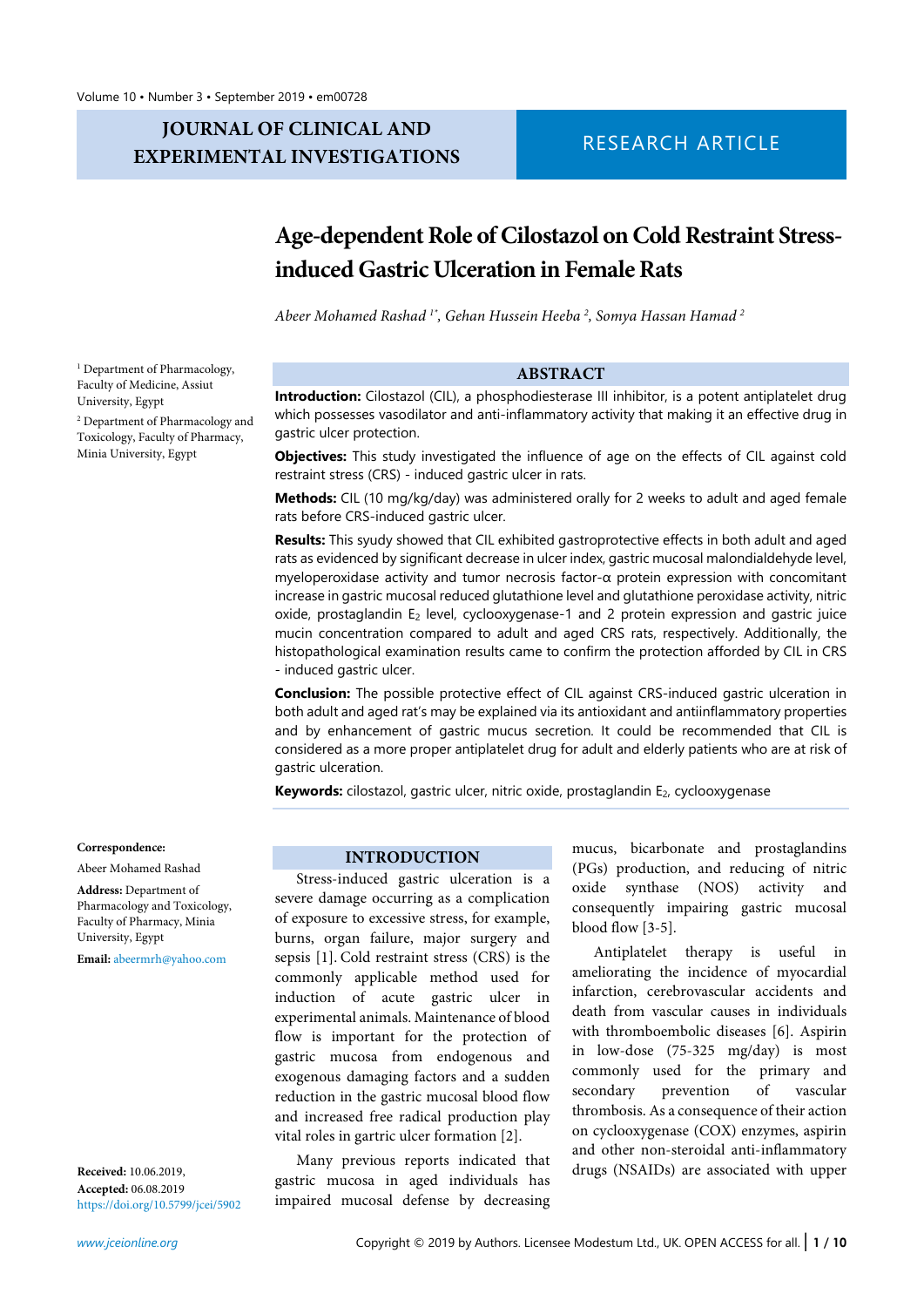gastrointestinal (GI) adverse effects, including ulceration and bleeding [7]. Moreover, a clinical trial has reported the superiority of combined antiplatelet treatment over single aspirin administration in preventing thrombotic consequences [8].

Cilostazol (CIL), antiplatelet drug, acts by inhibition of phosphodiesterase (PDE) III which possesses vasodilator, anti-oxidant and anti-inflammatory effects [9,10,11]. It was first approved for the treatment of intermittent claudication (IC) [9]. Accordingly, this study investigated the role of cilostazol on CRS-induced gastric ulceration in adult and aged rats. In addition, we aimed to evaluate the possible mechanisms involved in the effect of this drug.

#### **MATERIALS AND METHODS**

#### **Drugs and Chemicals**

Cilostazol (CIL) was obtained from Otsuka pharmaceutical company, Egypt. Enzyme-linked immunosorbent assay (ELISA) kit for assessment of gastric mucosal prostaglandin E2 (PGE2) was provided by Elabscience Biotechnology Co., Ltd (Hubei, China). Antibodies against cyclooxygenase-1 (COX-1), cyclooxygenase-2 (COX-2) and tumor necrosis factor-alpha (TNF-α) were purchased from Thermo Fisher Scientific (Rockford, USA). β-actin antibodies were purchased from Novus Biologicals (Littleton, CO, USA). Other chemicals were of analytical grade and were obtained from commercial sources.

#### **Animals**

Adult female Wister rats of 3 months age (weighing 170- 200 g) and aged female Wister rats of 24 months age (weighing 250-300 g) were obtained from animal house, Assiut University, Assiut, Egypt. Female rats were selected in this study to ensure their ageing by stoppage their estrus cycle. Animals were used after two weeks of accommodation to the animal house conditions (12 h lighting cycle and  $25 \pm$ 2**◦** C temperature) and had free access to standard rodent chow and water. The animals care was done in accordance with the guidelines of the Canadian Council on Animal Care (Vol. 1, 2nd ed., 1993, and Vol. 2, 1984, available from the Canadian Council on Animal Care, Constitution Square, Tower 2, Suite 315, 350 Albert Street, Ottawa, ON K1R 1B1, Canada, or on their Web site at [www.ccac.ca\)](http://www.ccac.ca/).

#### **Experimental Design and Induction of CRS Ulcer**

Adult and aged rats were divided into 4 groups randomly (8 rats per each). The first group is the normal control (adult control or aged control), inwhich ratswere left freely moving in their cages. The second group is served as control CIL (adult control CIL or aged control CIL), in which rats were left freely moving in their cages and treated with CIL once daily for 2 weeks. The third group is an adult or aged CRS group, in which rats were exposed to CRS ulcer. The fourth group is an adult  $CRS + CIL$  or aged  $CRS + CIL$ , in which rats pretreated with CIL once daily for 2 weeks before CRS ulcer.

CIL was suspended in 2% Arabic gum solution and orally (P.O.) given at a dose of 10 mg/kg once daily for 2 weeks in a volume of 5 ml/kg [12].

Twenty four hours before the experiment, rats were deprived of food in a mesh-bottomed cages with free access to water until the last two hours before the experiment. CRS ulcer was induced in rats by fixing the four limbs to a wooden board and they were placed in a refrigerator at  $4^{\circ}$ C for 3 h [2]. All experiments were performed during the same time of the day to avoid diurnal variations of the reputed gastric functions regulators.

#### **Collection and Analysis of Gastric Juice and Mucosa**

At the end of the experiment animals were sacrificed. The rats were dissected and after opening the stomach and the gastric juice was collected. The collected gastric juice was centrifuged for 15 minutes at 3000 rpm and the supernatant was used for determination of gastric mucin concentration [13].

The stomachs were washed with cold saline and the gross mucosal lesions were scored that expressed in terms of ulcer index (U.I.) as previously described [14]. The gastric mucosa was scraped and immediately stored at -80oC for assessment of mucosal content of malondialdehyde (MDA) [15], myeloperoxidase (MPO) enzyme activity [16], reduced glutathione (GSH) [17], glutathione peroxidase activity (GPx) [18], nitric oxide (NO) concentration [19] and PGE2 concentration by using ELISA PGE2 immunoassay kit.

#### **Western Blot Assay**

Gastric mucosal tissue samples were homogenized in lysis buffer (20 mMTris-HCl pH 7.5, 50 mM 2 mercaptoethanol, 5 mM EGTA, 2 mM EDTA, 1% NP40, 0.1% SDS, 0.5% deoxycholic acid, 10 mMNaF, 1 mM PMSF, 25 mg/mL leupeptin, 2 mg/mL aprotinin) and protein concentrations were determined using Bradford dyebinding method [20]. For immunoblotting, aliquots of lysate were mixed with a loading buffer containing 2 mercaptoethanol (at 100 ºC for 10 min) then loading on 10% SDS-PAGE. Following SDS-PAGE separation, proteins were transferred to PVDF membrane. Membranes were blocked in TBST containing 5% non-fat milk for 1 h at room temperature. Membrane strips were incubated with primary antibodies (diluted 1:1000) overnight at 4 ºC. Following excessive washing, membrane strips were incubated with anti-rabbit IgG (1:5000; Cell Signaling Technology Inc., USA) conjugated with horseradish peroxidase for 1 h. Protein bands were detected by a chemiluminescence method and densitometry measurements were made using Image J software (freeware; [www.rsbweb.nih.gov/ij\)](http://www.rsbweb.nih.gov/ij).

#### **Histolopathological Examination**

Gastric specimens were taken from all groups and were fixed in formalin 10%. Paraffin sections were prepared and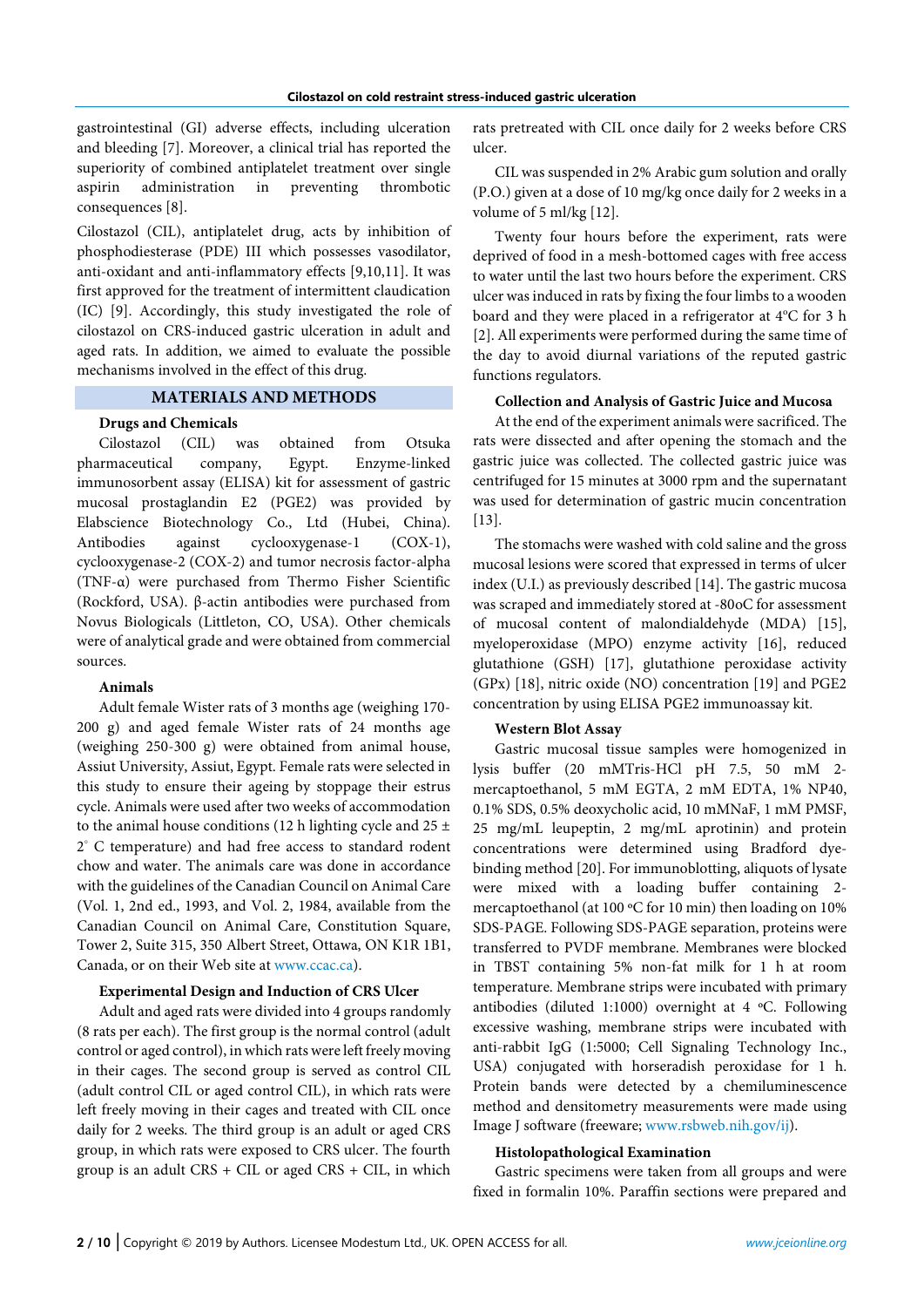#### **Cilostazol on cold restraint stress-induced gastric ulceration**





Figure shows original captured images displaying ulcers or injuries in the mucous membrane area in adult and aged control rats (A and B, respectively), adult and aged control CIL rats (C and D, respectively), adult and aged CRS-induced gastric ulcer rats (E and F, respectively), adult and aged CRS + CIL rats (G and H, respectively) and representative bar chart of ulcer score in all groups (I).

Data are mean ± SEM of 6 rats.

- \*Significantly different from normal control rats at p < 0.05.
- <sup>ο</sup>Significantly different from adult CRS rats at p < 0.05.
- ●Significantly different from aged CRS rats at <sup>p</sup> <sup>&</sup>lt; 0.05. #Significantly different from adult CRS +CIL rats at <sup>p</sup> <sup>&</sup>lt; 0.05.

CRS: Cold restraint stress; CIL: Cilostazol.

stained with Haematoxylin and Eosin. The histopathological examination was undertaken by light microscopy.

#### **Statistical Analysis**

Results were presented as means  $\pm$  standard error of the mean (SEM) and were analyzed using one-way analysis of variance (ANOVA) followed by the post analysis test for statistically significant difference. P values < 0.05 were considered significant. GraphPad Prism® was used for statistical calculations (Version 7.00, GraphPad Software, San Diego California USA, [www.graphpad.com\)](http://www.graphpad.com/).

#### **RESULTS**

#### **Effect of CIL on CRS-induced Gastric Lesions in Adult and Aged Rats**

Results revealed that CRS produced ulcerative lesions in the glandular portion of the stomach and a significant (p <0.05) increase was observed in the U.I in both adult (41.40 ± 2.86) and aged (48.15 ± 3.82) CRS rats compared to control

adult (0.810  $\pm$  0.001) and control aged (0.920  $\pm$  0.001) rats, respectively with more significant increase in aged CRS rats compared to adult CRS group (**Figure 1**). In contrast, pretreatment with CIL showed a significant  $(p \lt 0.05)$ decrement in U.I. in both adult  $(22.38 \pm 1.13)$  and aged  $(27.03 \pm 1.61)$  CRS rats compared to their respective CRS groups, respectively (**Figure 1**).

#### **Effect of CIL on Gastric Mucosal Oxidative Stress Parameters in Adult and Aged Rats**

CRS significantly ( $p \le 0.05$ ) increased gastric mucosal MDA concentration and MPO activity while, significantly (p <0.05) decreased glutathione peroxidase activity and reduced glutathione concentration in both groups compared to control adult and aged rats, respectively (**Figure 2**). Also, the results denoted that there is more significant effect in aged CRS rats compared to adult CRS group. Furthermore, the findings in **Figure 2** indicated that CIL pretreatment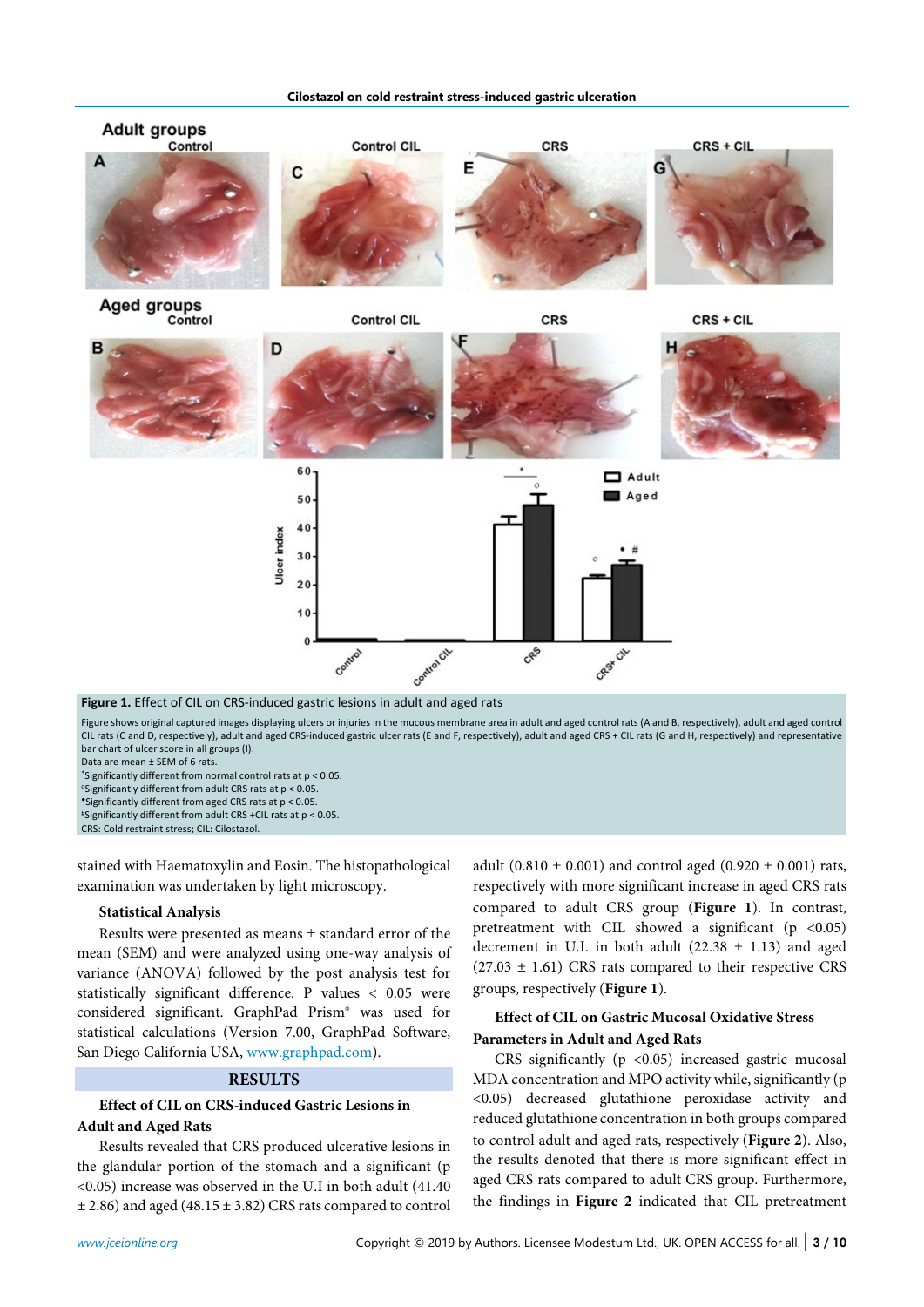**Cilostazol on cold restraint stress-induced gastric ulceration**



**Figure 2.** Effect of CIL on gastric mucosal MDA (A), MPO(B), GPx (C) and GSH (D) in CRS-induced gastric ulcer in adult and aged rats Data are mean ± SEM of 6 rats.

\*Significantly different from normal control rats at p < 0.05.

<sup>ο</sup>Significantly different from adult CRS rats at p < 0.05.

●Significantly different from aged CRS rats at p < 0.05.

#Significantly different from adult CRS +CIL rats at p < 0.05.

CRS: Cold restraint stress; CIL: Cilostazol.

alleviated these parameters with less significant ( $p < 0.05$ ) improvement in aged CRS + CIL rats compared to adult CRS + CIL group.

#### **Effect of CIL on Gastric Mucosal COX-1 & 2 Protein Expressions in Adult and Aged Rats**

The result of this study illustrated a significant ( $p < 0.05$ ) elevation in the gastric mucosal COX-1 & 2 protein expression following CRS induction in both adult and aged groups compared to their respective control groups. This increase was more significant in aged CRS - induced group compared to adult CRS group (**Figure 3**). However, pretreatment with CIL produced a significant ( $p < 0.05$ ) increase in COX-1 & 2 protein expression in adult and aged CRS + CIL groups compared to their respective CRS induced groups. This increase was more significant ( $p < 0.05$ ) in aged CRS + CIL group compared to adult CRS + CIL group (**Figure 3**).

### **Effect of CIL on Gastric Mucosal NO and PGE2 Contents and Gastric Juice Mucin Concentration in Adult and Aged Rats**

From **Figure 4**, it was clear that CRS produced a significant reduction in the gastric mucosal content of NO and  $PGE<sub>2</sub>$  and in the gastric juice mucin level in both adult and aged groups CRS - rats compared to their respective control groups. Moreover, a significant decline was observed in these parameters in aged CRS group compared to adult CRS group.

On the contrary and as shown in **Figure 4**, pretreatment with CIL produced a significant ( $p < 0.05$ ) elevation in these parameters in adult and aged CRS + CIL rat groups compared to their respective CRS groups with less significant  $(p \le 0.05)$  rise in these parameters in aged CRS + CIL group compared to adult CRS + CIL group.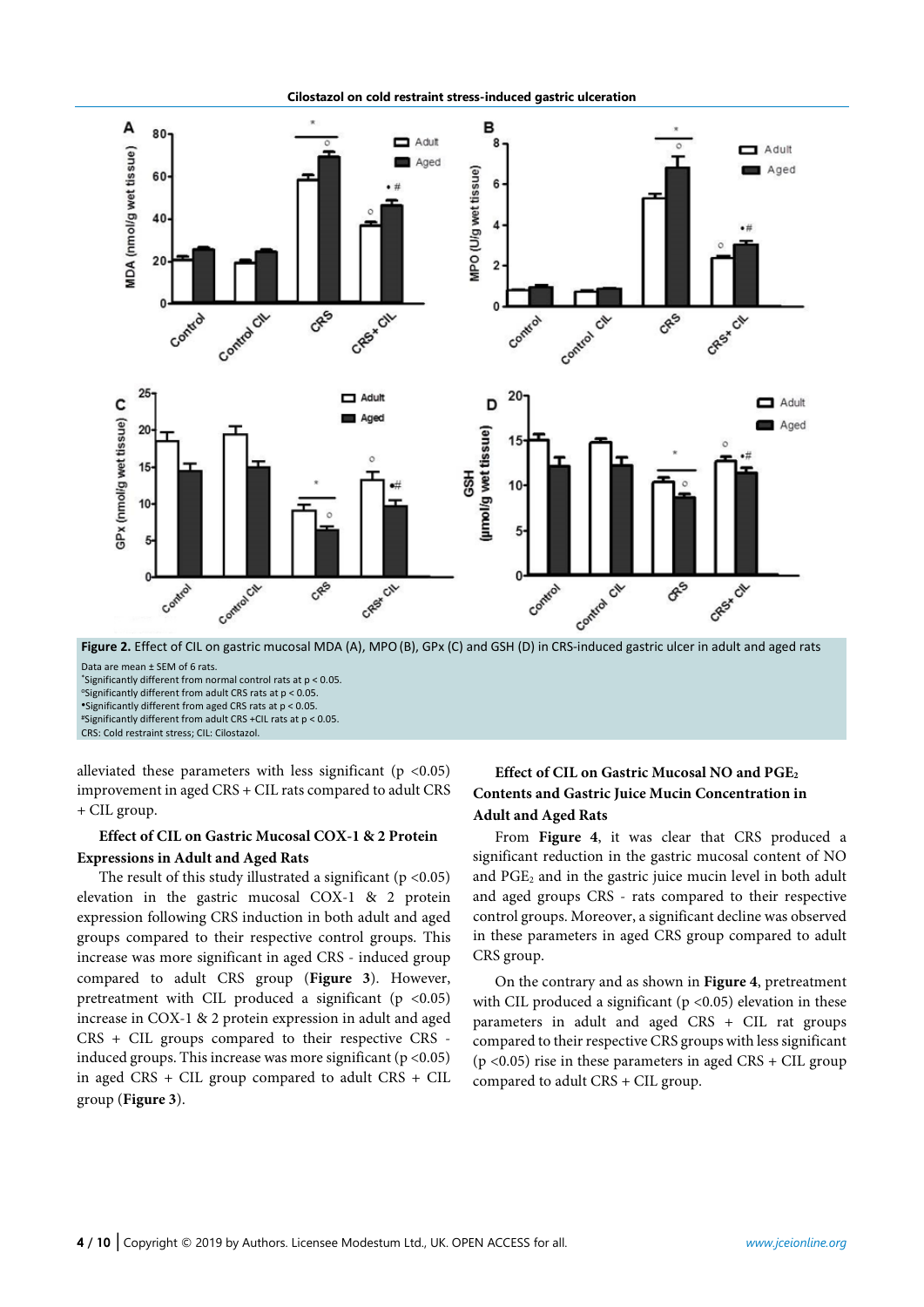#### **Cilostazol on cold restraint stress-induced gastric ulceration**



**Figure 3.** Effect of CIL on gastric mucosal COX-1 & 2 protein expression in CRS-induced gastric ulcer in adult and aged rats.

Data are mean ± SEM of 6 rats \*Significantly different from normal control rats at p < 0.05. <sup>o</sup>Significantly different from adult CRS rats at p < 0.05. ●Significantly different from aged CRS rats at p < 0.05. #Significantly different from adult CRS +CIL rats at p < 0.05. CRS: Cold restraint stress; CIL: Cilostazol.  $200 \Box$  Adult A Aged Gastric mucosal NO<br>(nmol/gm wet tissue) 150 100 50  $\mathbf{0}$ Control City GRSx City Control GES B C 350 120  $\Box$  Adult Gastric mucosal PGE2 300 Gastric juice Mucin content<br>(mg% hexose) Aged 100 (ng/g wet tissue) 250  $80$ 200 60 150  $\Delta$ 0 100 50 20  $\mathbf{0}$ Control City CRS × CIL Control  $\mathbf{0}$ Contrat City CRSY CIL C ontro GRS CRS



Data are mean ± SEM of 6 rats.

\*Significantly different from normal control rats at p < 0.05.

<sup>ο</sup>Significantly different from adult CRS rats at p < 0.05.

●Significantly different from aged CRS rats at p < 0.05.

#Significantly different from adult CRS +CIL rats at p < 0.05. CRS: Cold restraint stress; CIL: Cilostazol.

 $\Box$  Adult

Aged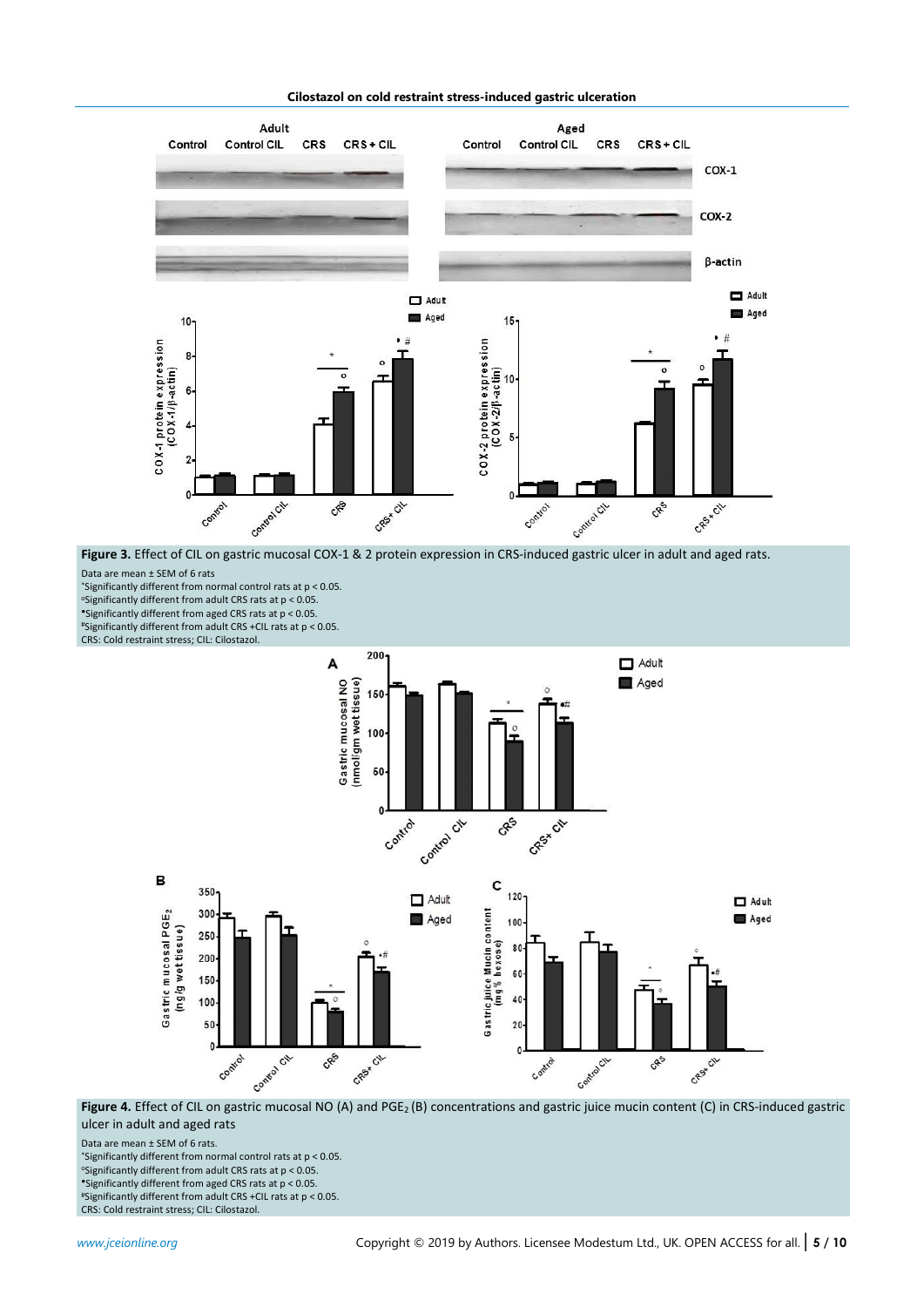#### **Cilostazol on cold restraint stress-induced gastric ulceration**



**Figure 5.** Effect of CIL on gastric mucosal tumor necrosis factor-alpha (TNF-α) protein expression in CRS-induced gastric ulcer in adult and aged rats

Data are mean ± SEM of 6 rats.

\*Significantly different from normal control rats at p < 0.05.

<sup>ο</sup>Significantly different from adult CRS rats at p < 0.05.

●Significantly different from aged CRS rats at p < 0.05.

#Significantly different from adult CRS +CIL rats at p < 0.05.

CRS: Cold restraint stress; CIL: Cilostazol.

#### **Effect of CIL on Gastric Mucosal TNF-α Protein Expression in Adult and Aged Rats**

CRS significantly (p <0.05) augmented the gastric mucosal TNF-α protein expression in adult and aged CRS groups compared to their respective control groups with a more significant rise in aged CRS group compared to adult CRS group (**Figure 5**). In contrast, CIL pretreatment showed a significant reduction in TNF-α protein expression in CRS + CIL adult and aged groups compared to their respective CRS groups with less significant ( $p \lt 0.05$ ) diminution in aged CRS + CIL group compared to adult CRS + CIL group.

#### **Histopathological Results**

Representative photomicrographs display normal thickness of the gastric mucosa of control adult and aged rats (**Figure 6A** & **B**, respectively) and in control adult and aged rats received CIL (**Figure** 6C & D, respectively). On the other hand, The histological examinations of both adult and aged CRS groups showed disruption of the gastric gland superficial region with large deep wide mucosal ulcer and inflammation (**Figure 6E** & **F**, respectively). Pretreatment with CIL ameliorated the gastric mucosal damage and inflammatory responses with small shallow mucosal ulcer in both adult and aged CRS + CIL groups (**Figure 6G** & **H**, respectively).

#### **DISCUSSION**

Previous studies have documented several important abnormalities including changes in the structural and functional properties of the gastric mucosa and GI tract in aged people [3,5]. It has been disclosed that aging is an independent risk factor for the development of NSAIDinduced gastric ulceration [21]. This study investigates the protective effect of CIL on experimentally-induced gastric ulceration in adult and aged female rats.

The significant increase in the U.I in aged rats subjected to CRS compared to adult CRS rats suggested that the aged group was more susceptible to peptic ulcer than adult group. The findings of this study are in agreement with the previously reported data of SEO et al. (2012) [4] who indicated that the susceptibility to injury by a variety of damaging agents is increased by aging with impairment of the healing of gastric ulcerations. In addition, many studies reported that the gastric mucosa of aged individuals has noticeable structural and functional abnormalities compared to the gastric mucosa in young people [21,22]. Pre-treatment with CIL ameliorated the U.I and produced a potential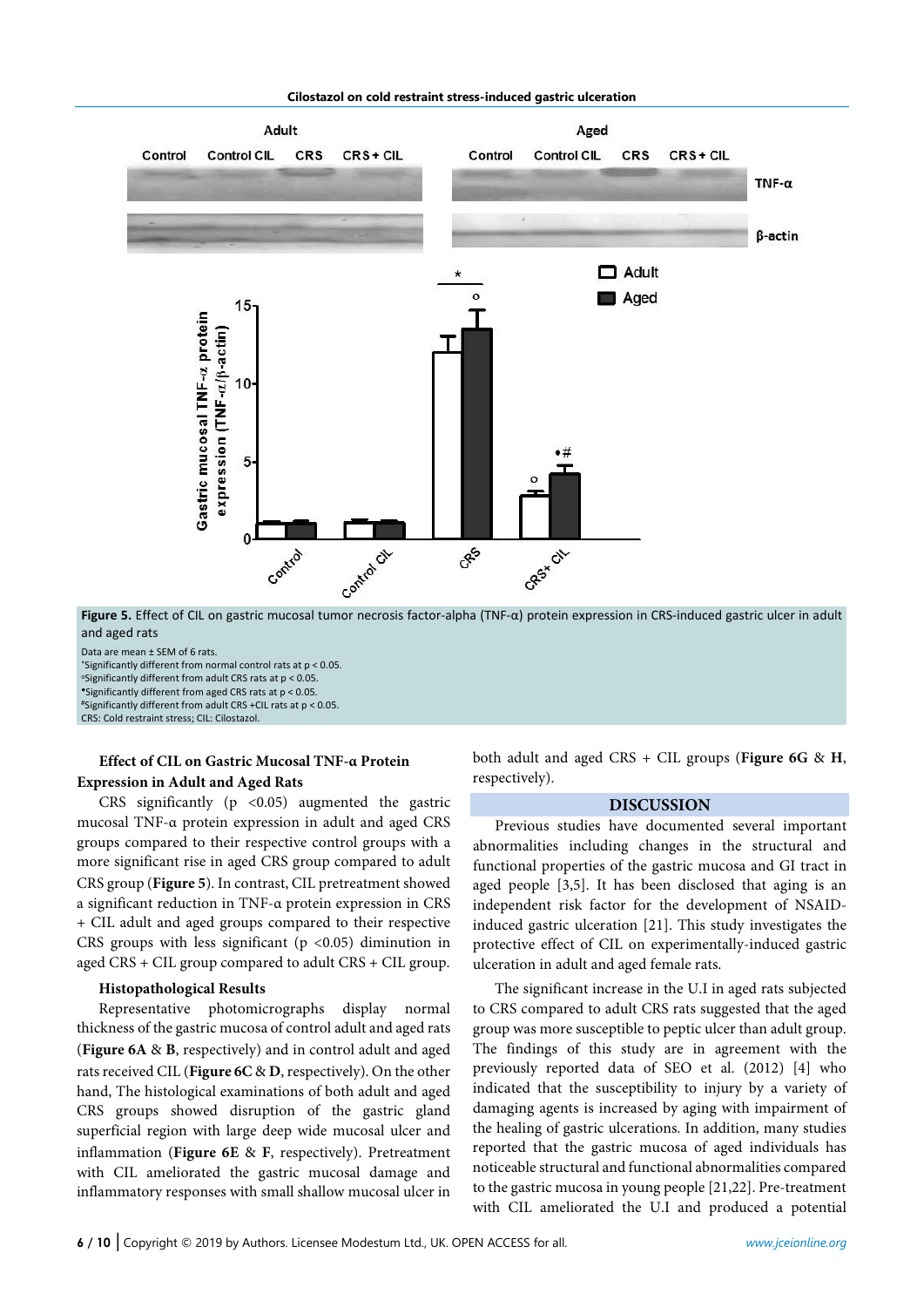

**Figure 6.** Photomicrographs of the rat gastric mucosa in adult and aged control rats (A and B, respectively), adult and aged control CIL rats (C and D, respectively), adult and aged CRS-induced gastric ulcer rats (E and F, respectively), and adult and aged CRS + CIL rats (G and H, respectively).

protective effect in both adult and aged CRS rats compared to CRS model in adult and aged rats, respectively. These findings are in accordance with that of Ohba et al. (2006) [23] who reported that CIL alleviated water-immersion stressinduced gastric inflammation and injury by decreasing the production of proinflammatory cytokines.

The oxidative stress-induced damage, incurred during gastric ulcer, may be related to the accumulation of reactive oxygen species (ROS) with subsequent destruction of epithelial basement membrane [24]. In the current study, the gastric mucosal content of MDA and MPO were increased, while GSH level and GPx activity were decreased in adult and aged CRS rats compared to their control groups with more significant changes in aged CRS rats compared to adult CRS rats. This finding suggests that the stomach in aged rats was already susceptible condition to oxidative stress and coincides with that obtained by Laine et al. (2008) [25] who reported that ROS have been known to be a major risk factor in tissue damage and aging. Pre-treatment with CIL reversed these oxidative changes and suppressed most of the damaging effects induced by CRS. The results obtained in the present study are in harmony with the previously reported data that indicated the anti-oxidant effects of CIL in several experimental models [10,11]. CIL inhibited lipid

peroxidation and ameliorated gentamicin - induced oxidative stress possibly by its free radical scavenging property and/or by increasing the activity of the endogenous antioxidants [26]. Additionally, Da Motta and de Brito (2016) [27] reported that CIL decreased lipid peroxidation and improved glutathione level in hypercholesterolemic rats.

The findings of the current study showed that CIL increased gastric mucosal expressions of both COX-1 and COX-2 in adult and aged CRS rats compared to CRS model in adult and aged rats, respectively. Such data indicated that there is cooperation between COX-1 and COX-2 to produce significant contributions to the gastric mucosal defense by CIL. These results are, to some extent, in agreement with the data obtained by Tanaka et al. (2007) [28] who demonstrated that mild stress protects against CRS-induced gastric ulceration by PGs derived from both COX-1 and COX-2 through activation of phospholipase A2. Furthermore, Amagase et al. (2014) [29] revealed that PGs derived from COX-1 play an important role in the gastric mucosal defense during CRS. On the contrary, it has been reported that COX-2 plays a crucial role in gastric mucosal defense [30]. Moreover, these results can be explained in the light of the published report indicating that COX-2 is important for the proliferation of epithelial cell, re-epithelization and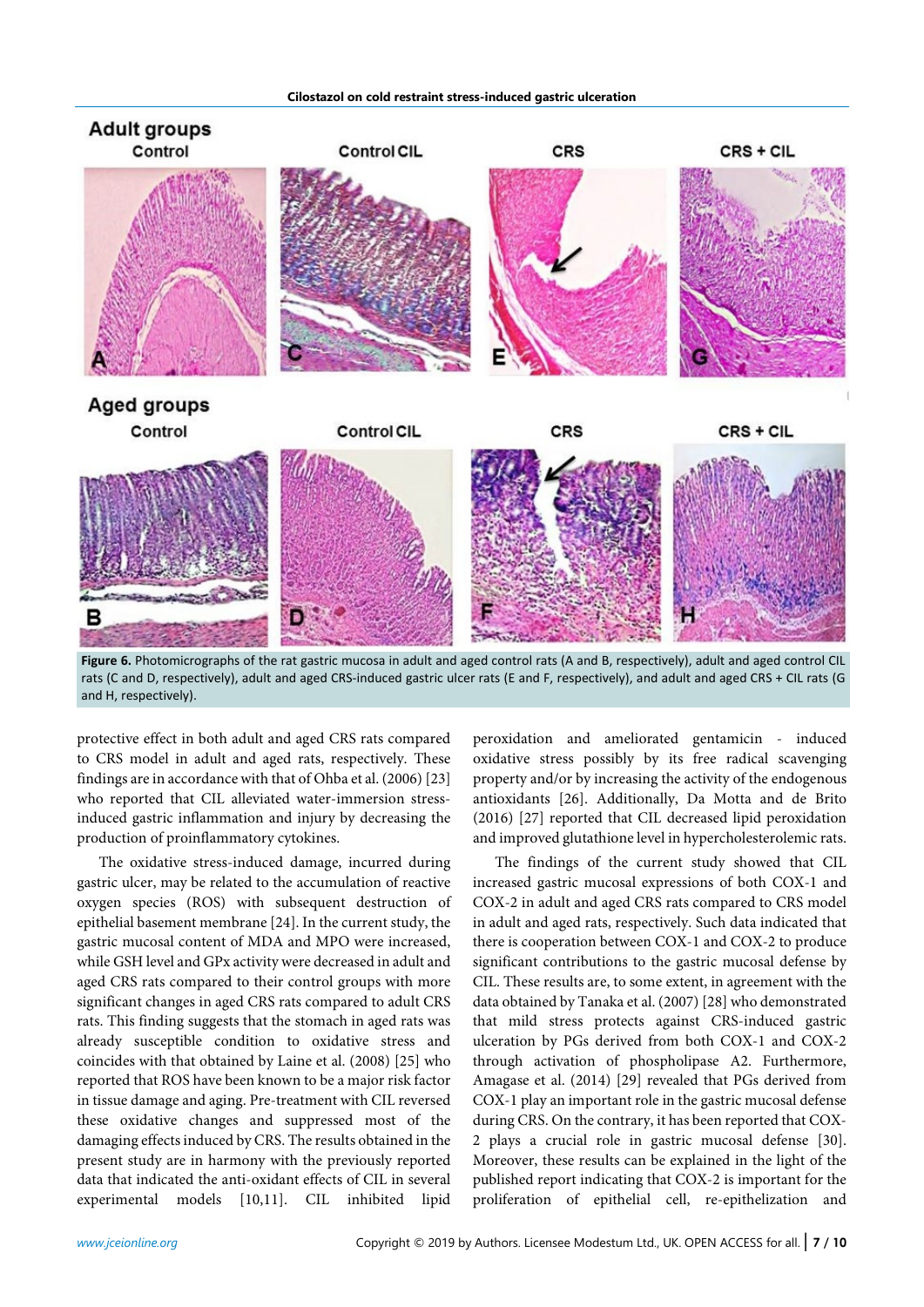reconstruction of gastric glands during the repair of gastric ulcer [31].

NO is a potent vasorelaxant mediator involved in the control of gastric blood flow and contributes to the maintenance of gastric mucosal integrity [32]. It was evident that the gastroprotective effect of NO mostly due to the maintenance of blood flow around the ulcer and increase PGE2 production [33]. In addition, PGs are potent vasodilator cytoprotective factors in gastric mucosa that stimulate mucus and biocarbonate secretion, maintain mucosal blood flow and regulate mucosal repair [30]. The findings of this study revealed that the gastric mucosal NO and PGE2 concentrations and gastric juice content of mucin were reduced in both adult and aged CRS rats compared to control groups with more significant decrease in aged CRS group compared to adult CRS group. Both experimental and clinical studies had reported impairment in gastric mucosal defenses by aging as indicated by decrease in bicarbonate, mucus and PGs secretion, reduced NOS activity and reduced blood flow [22,33]. Moreover, Saber and Bayumi (2016) [34] indicated that elderly people have a decreased mucosal PGE2 concentration compared to adults. Our results also indicated that CIL increased gastric mucosal NO and PGE2 concentrations and gastric juice content of mucin in rats compared to adult and aged CRS groups. NO was indicated to enhance PGE2 biosynthesis via a cGMP-independent mechanism in vivo. It is possible to adopt that NO may regulate the biosynthesis and the release of PGE2 in the gastric mucosa after its injury [33]. Furthermore, NO not only recovers mucosal blood flow but also plays an essential role in encouraging mucus secretion that is one of the constitute of the primary gastric mucosal defense mechanism [35]. Therefore, it could be stated that increasing gastric mucosal level of NO by CIL lead to increased mucosal blood flow and consequently, increased production of gastric mucosal PGE2 and gastric juice mucin content.

The significant increase in gastric mucosal expression of TNF-α in aged CRS group compared to adult CRS group suggests the finding that the stomach in aged rats is exposed to more susceptible condition of inflammations than younger age. Similar results were found in a previous study which indicated that protein expressions of TNF-α and interleukin-1β (IL-1β) in the gastric mucosa were increased with age [5]. Another study demonstrated that chronic inflammation is considered as an important risk factor underlying aging and age-related diseases [3]. CIL produced significant inhibition in the expression of TNF-α in both age levels, suggesting a possible anti-inflammatory role of CIL which has been demonstrated in previous studies [23,36]. CIL decreased stress-induced gastric mucosal inflammation and injury via suppressing the concentrations of MPO, IL-1β and TNF-α on water-immersion stress-induced gastric mucosal lesions [23]. Moreover, Mendes and his co-workers (2009) [36] indicated that CIL inhibits inflammation and

fibrosis in sponge-induced peritoneal adhesion in rats via inhibition of TNF-α production.

The histopathological results revealed that pretreatment with CIL produced a structural integrity of the gastric mucosa and supported to the indicative mechanism of action of CIL. Although CIL produced significant protection in both adult and aged rats, it is noteworthy that its protection observed in aged rats was significantly lower than that observed in adult group and this could be attributed to the expected natural abnormalities in aged gastric mucosa. As mentioned previously, these abnormalities may include impairment of gastric mucosal defense (reduction of bicarbonate and prostaglandin production), increasing susceptibility to the injury by damaging agents and reduction of the therapeutic efficacy of anti-ulcer drugs [21,22].

#### **CONCLUSIONS**

Overall, the results of the present work delineate a gastroprotective role for CIL against CRS-induced gastric ulcer in both adult and aged rats. Moreover, the protection afforded by CIL appears to stem from its augmentation of the gastric mucosal defense by its anti-oxidant and antiinflammatory effects.

#### **ACKNOWLEDGEMENT**

The authors express their appreciation to Dr. Esam Omar Kamel, Department of Histology, Faculty of Medicine, Al Azhar University, Assiut, Egypt for his valuable cooperation throughout this work regarding the histopathological part of this work.

**Declaration of interest:** The authors report no conflicts of interest. **Financial Disclosure:** No financial support was received.

#### **REFERENCES**

- 1. Chang XR, Peng L, Yi SX, Peng Y, Yan J. Association of high expression in rat gastric mucosal heat shock protein 70 induced by moxibustion pretreatment with protection against stress injury. World J. Gastroenterol. 2007;13:4355-9.
- 2. Dekanski D, Janićijević-Hudomal S, Ristić S, Radonjić NV, Petronijević ND, Piperski V, et al. Attenuation of cold restraint stress-induced gastric lesions by an olive leaf extract. Gen. Physiol. Biophys. 2009;28:135-42.
- 3. Chung HY, Lee EK, Choi YJ, Kim JM, Kim DH, Zou Y, et al. Molecular inflammation as an underlying mechanism of the aging process and age-related diseases. J. Dent. Res. 2011;90:830-840.
- 4. Seo PJ, Kim N, Kim JH, Lee BH, Nam RH, Lee HS, et al. Comparison of Indomethacin, Diclofenac and Aspirin-Induced Gastric Damage according to Age in Rats. Gut and Liver 2012;6:210-217.
- 5. Choi YJ, Kim N, Lee JY, Nam RH, Suh JH, Lee SM, et al. PMK-S005 Alleviates Age-Related Gastric Acid Secretion, Inflammation, and Oxidative Status in the Rat Stomach. Gut and Liver 2016;15:10:749-756.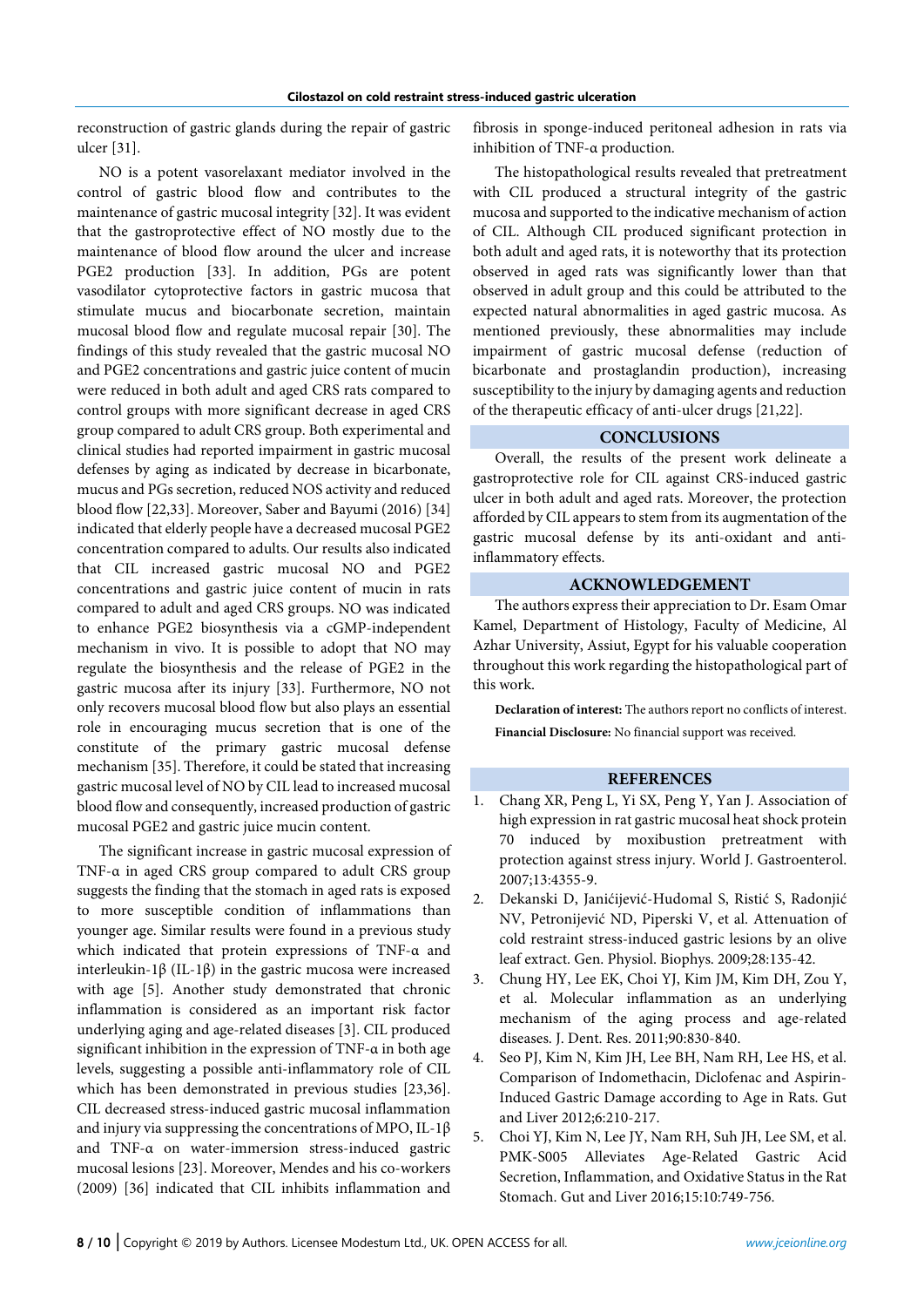- 6. Eikelboom JW, Hirsh J, Spencer FA, Baglin TP, Weitz JI. Antiplatelet Drugs: Antithrombotic Therapy and Prevention of Thrombosis, 9th ed: American College of Chest Physicians Evidence-Based Clinical Practice Guidelines. Chest 2012;141:89–119.
- 7. Sostres C, Lanas A. Gastrointestinal effects of aspirin. Nat. Rev. Gastroenterol. Hepatol. 2011;8:385-394.
- 8. Patrono C, García Rodríguez LA, Landolfi R, Baigent C. Low-dose aspirin for the prevention of atherothrombosis. N. Engl. J. Med. 2005;353:2373-2383.
- 9. Rogers KC, Oliphant CS, Finks SW. Clinical efficacy and safety of cilostazol: a critical review of the literature. Drugs 2015;75(4):377-395.
- 10. Hattori Y, Suzuki K, Tomizawa A, Hirama N, Okayasu T, Hattori S, et al. Cilostazol inhibits cytokine-induced nuclear factor-kappaB activation via AMP-activated protein kinase activation in vascular endothelial cells. Cardiovasc. Res. 2009;81:133–139.
- 11. Lee WC, Chen HC, Wang CY, Lin PY, Ou TT, Chen CC, et al. Cilostazol ameliorates nephropathy in type 1 diabetic rats involving improvement in oxidative stress and regulation of TGF-Beta and NF-kappaB. Biosci. Biotechnol. Biochem. 2010;74:1355–1361.
- 12. Odashima M, Otaka M, Ohba R, Jin M, Wada I, Horikawa Y, et al. Attenuation of gastric mucosal inflammation induced by aspirin through inhibition of selective type III phospshodiesterase in rats. Dig. Dis. Sci. 2007;52:1355-1359.
- 13. Winzler RJ. Determination of serum glycoproteins. In: Glick DP, eds., Methods of Biochemical Analysis. New York: Interscience Publishers Inc., 1955:279–311.
- 14. Biswas K, Bandyopadhyay U, Chattopadhyay I, Varadaraj A, Ali E, Banerjee RK. A novel antioxidant and antiapoptotic role of omeprazole to block gastric ulcer through scavenging of hydroxyl radical. J. Biol. Chem. 2003;278:10993-1001.
- 15. Ohkawa H, Ohishi N, Yagi K. Assay of lipid peroxidation in animal tissues by thiobarbituric acid. Anal. Biochem. 1979;95:351-358.
- 16. Bradley PP, Priebat DA, Christensen RD, Rothstein G. Measurement of cutaneous inflammation: estimation of neutrophil content with an enzyme marker. J. Invest. Dermatol. 1982;78:206–209.
- 17. Griffith OW. Determination of glutathione and glutathione disulfide using glutathione reductase and 2 vinylpyridine. Anal. Biochem. 1980;15:106:207-212.
- 18. Paglia DE, Valentine WN. Studies on the quantitative and qualitative characterization of erythrocyte glutathione peroxidase. J. Lab. Clin. Med. 1967;70:158- 169.
- 19. Green LC, Wagner DA, Glogowski J, Skipper PL, Wishnok JS,Tannenbaum SR. Analysis of nitrate, nitrite, and ['5N] nitrate in biological fluids. Anal. Biochem., 1982;126:131–138.
- 20. Bradford MM. A rapid and sensitive method for the quantitation of microgram quantities of protein utilizing the principle of protein-dye binding. Anal. Biochem. 1976;72:248–254.
- 21. Tarnawski AS, Ahluwalia A, Jones MK. Increased susceptibility of aging gastric mucosa to injury: The mechanisms and clinical implications. World J. Gastroenterol. 2014;20:4467–4482.
- 22. Kang JM, Kim N, Kim JH, Oh E, Lee BY, Lee BH, et al. Effect of aging on gastric mucosal defense mechanisms: ROS, apoptosis, angiogenesis, and sensory neurons. Am. J. Physiol. Gastrointest. Liver Physiol. 2010;299:1147- 1153.
- 23. Ohba R, Otaka M, Odashima M, Jin M, Komatsu K, Konishi N, et al. Effect of cilostazol, a selective type-III phosphodiesterase inhibitor, on water-immersion stress-induced gastric mucosal injury in rats. J. Gastroenterol. 2006;41:34-40.
- 24. Peng YC, Hsu CL, Tung CF, Chou WK, Huang LR, Hung DZ, et al. Chemiluminescence assay of mucosal reactive oxygen speciesin gastric cancer, ulcer and antral mucosa. Hepatogastroenterol. 2008;55(82-83):770-773.
- 25. Laine L, Takeuchi K, Tarnawski A. Gastric mucosal defense and cytoprotection: bench to bedside. Gastroenterol. 2008;135:41-60.
- 26. Ahangarpour A, Heidari H, Mard SA, Hashemitabar M, Khodadadi A. Progesterone and cilostazol protect mice pancreatic islets from oxidative stress induced by hydrogen peroxide. Iran J. Pharm. Res. 2014;13:937-944.
- 27. Da Motta NA, De Brito FC. Cilostazol exerts antiplatelet and anti-inflammatory effects through AMPK activation and NF-kB inhibition on hypercholesterolemic rats. Fundam. Clin. Pharmacol. 2016;30:327-337.
- 28. Tanaka A, Hatazawa R, Takahira Y, Izumi N, Filaretova L, Takeuchi K. Preconditioning stress prevents cold restraint stress-induced gastric lesions in rats: roles of COX-1, COX-2, and PLA2. Dig. Dis. Sci. 2007;52:478– 487.
- 29. Amagase K, Izumi N, Takahira Y, Wada T, Takeuchi K. Importance of cyclooxygenase-1/prostacyclin in modulating gastric mucosal integrity under stress conditions. J. Gastroenterol. Hepatol. 2014;4:3-10.
- 30. Wallace JL. Prostaglandins, NSAIDs, and gastric mucosal protection: why doesn`t the stomach digest itself? Physiol. Rev. 2008;88:1547-1565.
- 31. Schmassmann A, Zoidl G, Peskar BM, Waser B, Schmassmann-Suhijar D, Gebbers JO, et al. Role of the different isoforms of cyclooxygenase and nitric oxide synthase during gastric ulcer healing in cyclooxygenase-1 and -2 knockout mice. Am. J. Physiol. Gastrointest. Liver Physiol. 2006;290:747–756.
- 32. Groneberg D, Voussen B, Friebe A. Integrative control of gastrointestinal motility by nitric oxide. Curr. Med. Chem. 2016;23:2715-2735.